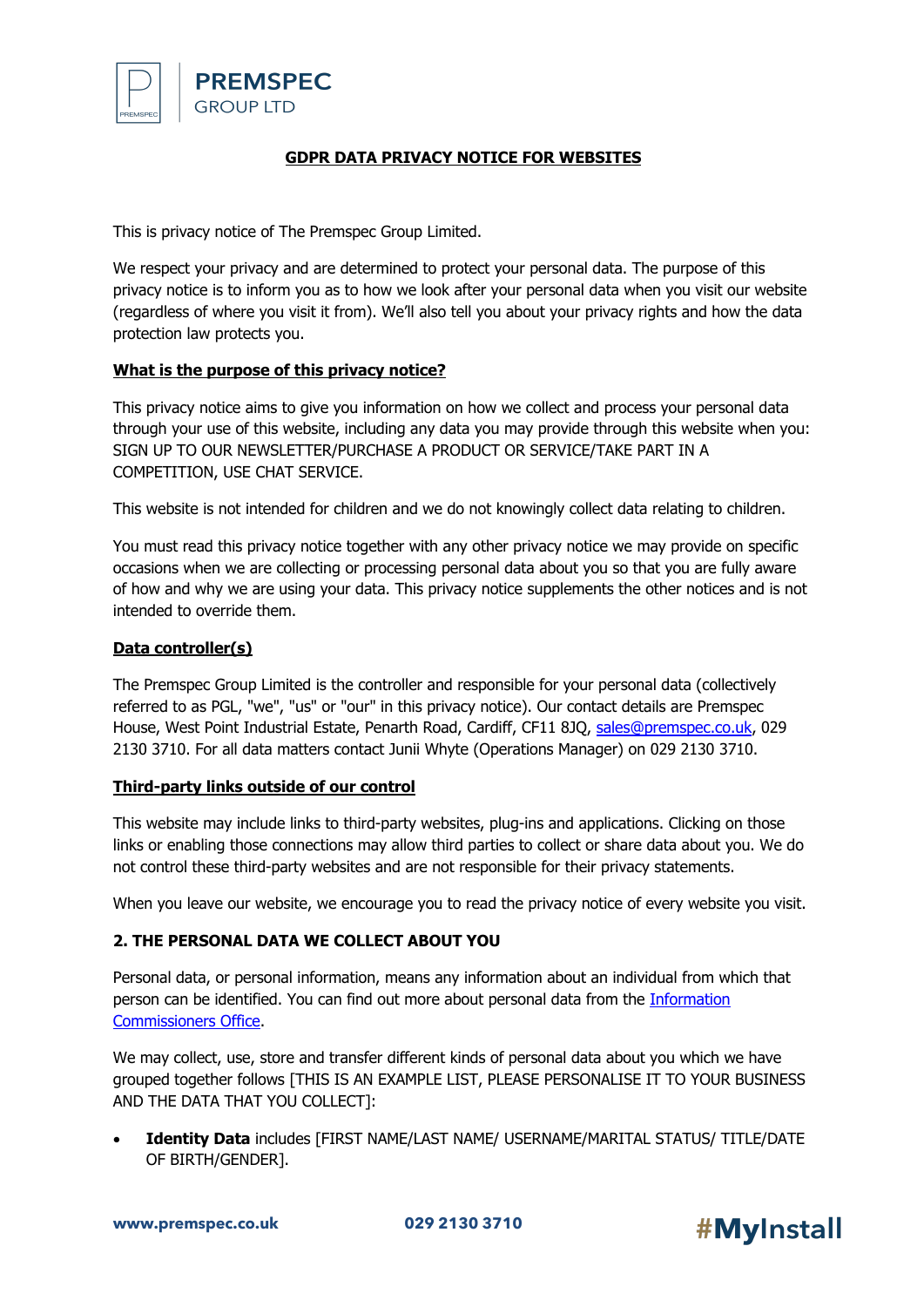

• **Contact Data** includes [BILLING ADDRESS/DELIVERY ADDRESS/EMAIL ADDRESS/ TELEPHONE NUMBERS].

[WE ALSO COLLECT, USE AND SHARE **AGGREGATED DATA** SUCH AS STATISTICAL OR DEMOGRAPHIC DATA FOR ANY PURPOSE. AGGREGATED DATA MAY BE DERIVED FROM YOUR PERSONAL DATA BUT IS NOT CONSIDERED PERSONAL DATA IN LAW AS THIS DATA DOES **NOT** DIRECTLY OR INDIRECTLY REVEAL YOUR IDENTITY. FOR EXAMPLE, WE MAY AGGREGATE YOUR USAGE DATA TO CALCULATE THE PERCENTAGE OF USERS ACCESSING A SPECIFIC WEBSITE FEATURE. HOWEVER, IF WE COMBINE OR CONNECT AGGREGATED DATA WITH YOUR PERSONAL DATA SO THAT IT CAN DIRECTLY OR INDIRECTLY IDENTIFY YOU, WE TREAT THE COMBINED DATA AS PERSONAL DATA WHICH WILL BE USED IN ACCORDANCE WITH THIS PRIVACY NOTICE.]

We do not collect any **Special Categories of Personal Data** about you (this includes details about your race or ethnicity, religious or philosophical beliefs, sex life, sexual orientation, political opinions, trade union membership, information about your health and genetic and biometric data). Nor do we collect any information about criminal convictions and offences.

### **If you fail to provide personal data**

Where we need to collect your personal data by law, or under the terms of a contract we have with you and you fail to provide that data when requested, we may not be able to perform the contract we have or are trying to enter into with you (for example, to provide you with goods or services). In this case, we may have to cancel a product or service you have with us but we will notify you if this is the case at the time.

## **3. HOW WE COLLECT YOUR PERSONAL DATA**

We use different methods to collect data from and about you including through:

- **Directly.** You may give us your IDENTITY, CONTACT AND FINANCIAL DATA by filling in forms or by corresponding with us by post, phone, email or otherwise. This includes personal data you provide when you:
	- Apply for our products or services:
	- Create an account on our website:
	- Subscribe to our service or publications;
	- Request marketing to be sent to you.

### **4. HOW WE USE YOUR PERSONAL DATA**

We will only use your personal data when the law allows us to. Most commonly, we will use your personal data in the following circumstances:

• **Performance of Contract** this means processing your data where it is necessary for the performance of a contract to which you are a party or to take steps at your request before entering into such a contract.

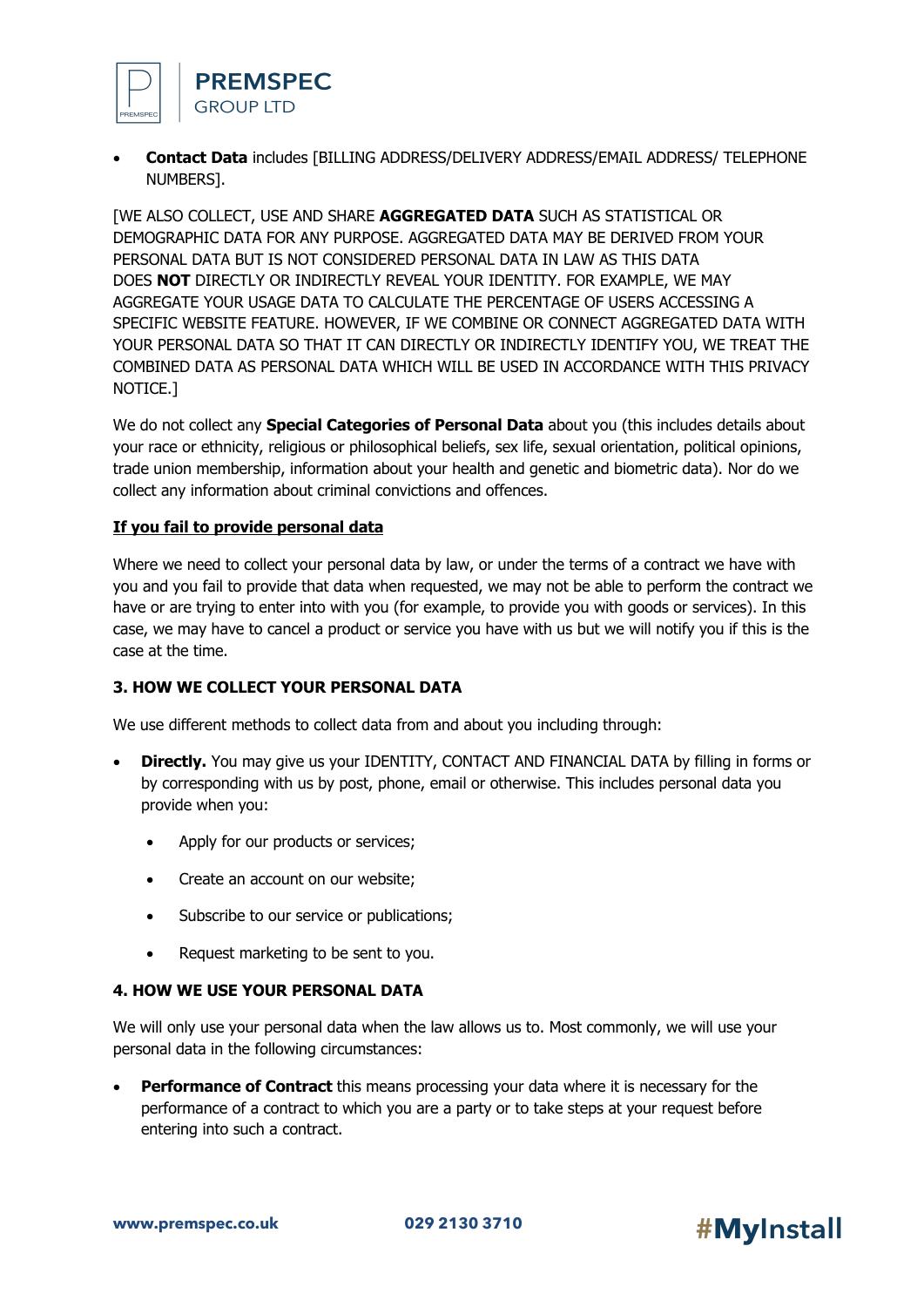

**PREMSPEC** 

**GROUP LTD** 

- **Legitimate Interest** this means the interest of our business in conducting and managing our business to enable us to give you the best service/product and the most secure experience. We make sure we consider and balance any potential impact on you (both positive and negative) and your rights before we process your personal data for our legitimate interests. We do not use your personal data for activities where our interests are overridden by the impact on you (unless we have your consent or are otherwise required or permitted to by law). You can obtain further information about how we assess our legitimate interests against any potential impact on you in respect of specific activities.
- **Comply with a legal or regulatory obligation** this means processing your personal data where it is necessary for compliance with a legal or regulatory obligation that we are subject to.

GENERALLY WE DO NOT RELY ON CONSENT AS A LEGAL BASIS FOR PROCESSING YOUR PERSONAL DATA OTHER THAN IN RELATION TO SENDING THIRD PARTY DIRECT MARKETING COMMUNICATIONS TO YOU VIA EMAIL OR TEXT MESSAGE. YOU HAVE THE RIGHT TO WITHDRAW CONSENT TO MARKETING AT ANY TIME BY CONTACTING US 02921 303 710 OR MYINSTALL@PREMSPEC.CO.UK.

## **PURPOSES FOR WHICH WE WILL USE YOUR PERSONAL DATA**

We have set out below, in a table format, a description of all the ways we plan to use your personal data, with the legal bases we rely on to do so.

Note that we may process your personal data for more than one lawful ground depending on the specific purpose for which we are using your data. Please contact if you need details about the specific legal ground we are relying on to process your personal data where more than one ground has been set out in the table below.

| <b>Purpose/Activity</b>              | Type of data                | <b>Lawful basis for processing</b><br>including basis of legitimate<br>interest |
|--------------------------------------|-----------------------------|---------------------------------------------------------------------------------|
| To register you as a new<br>customer | (a) Identity<br>(b) Contact | Performance of a contract with you                                              |

# **Marketing**

We strive to provide you with choices regarding certain personal data uses, particularly around marketing and advertising.

WE HAVE ESTABLISHED THE FOLLOWING PERSONAL DATA CONTROL MECHANISMS:

# **Promotional offers from us**

We may use your Identity, Contact, Technical, Usage and Profile Data to form a view on what we think you may want or need, or what may be of interest to you. This is how we decide which products, services and offers may be relevant for you.

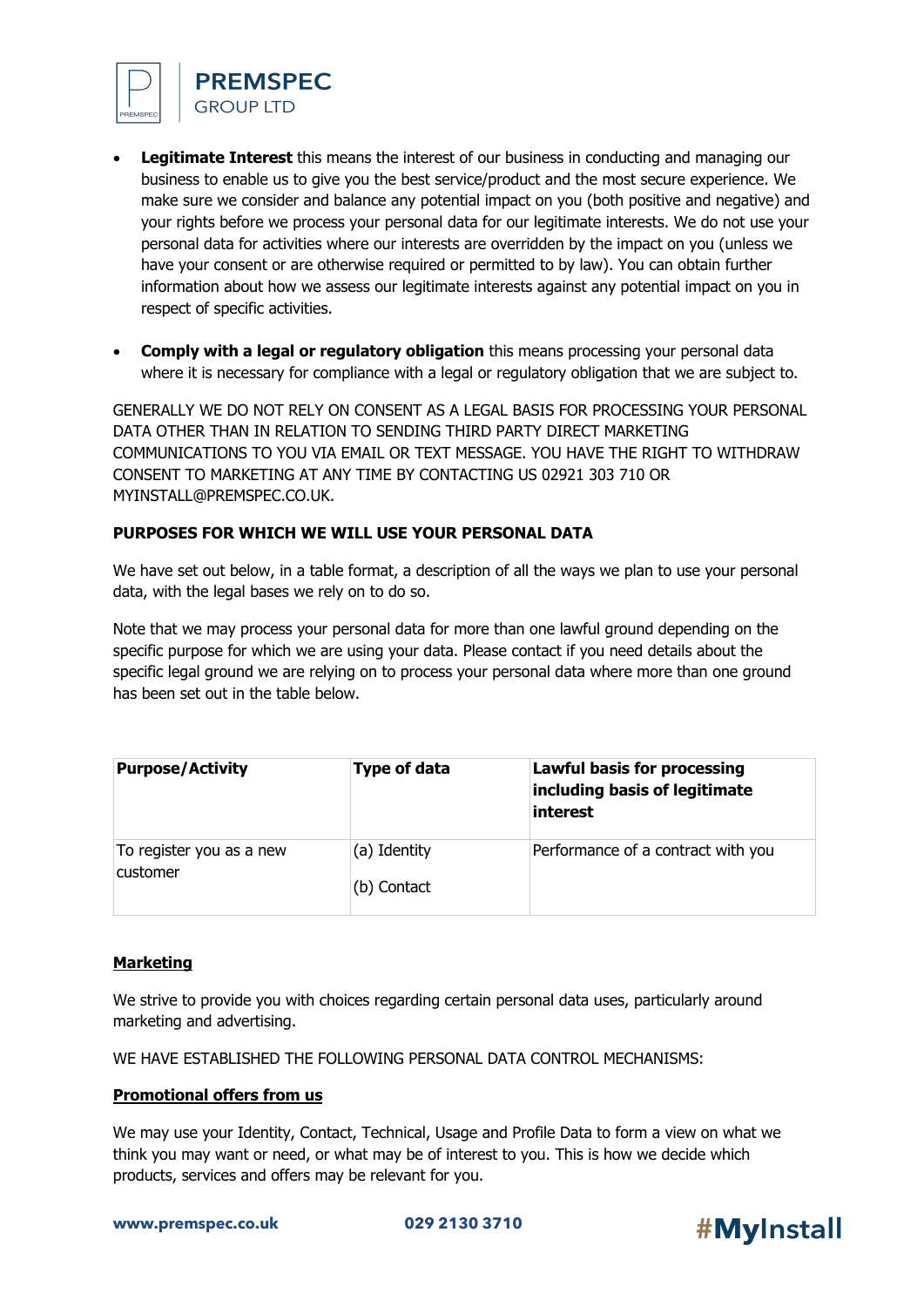

You will receive marketing communications from us if you have requested information from us or purchased goods or services from us [OR IF YOU PROVIDED US WITH YOUR DETAILS WHEN YOU ENTERED A COMPETITION OR REGISTERED FOR A PROMOTION] and, in each case, you have not opted out of receiving that marketing.]

### **Third-party marketing**

We will get your express opt-in consent before we share your personal data with any company outside the [COMPANY] group of companies for marketing purposes.]

### **Opting out**

You can ask us or third parties to stop sending you marketing messages at any time BY LOGGING INTO THE WEBSITE AND CHECKING OR UNCHECKING RELEVANT BOXES TO ADJUST YOUR MARKETING PREFERENCES **OR** BY FOLLOWING THE OPT-OUT LINKS ON ANY MARKETING MESSAGE SENT TO YOU **OR** BY MYINSTALL@PREMSPEC.CO.UK AT ANY TIME.

Where you opt out of receiving these marketing messages, this will not apply to personal data provided to us as a result of A PRODUCT/SERVICE PURCHASE, WARRANTY REGISTRATION, PRODUCT OR SERVICE EXPERIENCE OR OTHER TRANSACTIONS.

## **Cookies**

You can set your browser to refuse all or some browser cookies, or to alert you when websites set or access cookies. If you disable or refuse cookies, please note that some parts of this website may become inaccessible or not function properly.

### **Change of purpose**

We will only use your personal data for the purposes for which we collected it, unless we reasonably consider that we need to use it for another reason and that reason is compatible with the original purpose. If you wish to get an explanation as to how the processing for the new purpose is compatible with the original purpose.

If we need to use your personal data for an unrelated purpose, we will notify you and we will explain the legal basis which allows us to do so.

Please note that we may process your personal data without your knowledge or consent, in compliance with the above rules, where this is required or permitted by law.

# **5. WHO WE SHARE YOUR PERSONAL DATA WITH**

We may have to share your personal data with the parties set out below for the purposes set out in the table in paragraph 4 above.

- Internal Third Parties marketing & sales departments
- External Third Parties Service
	- Professional advisers including lawyers, bankers, auditors and insurers acting on behalf of PGL

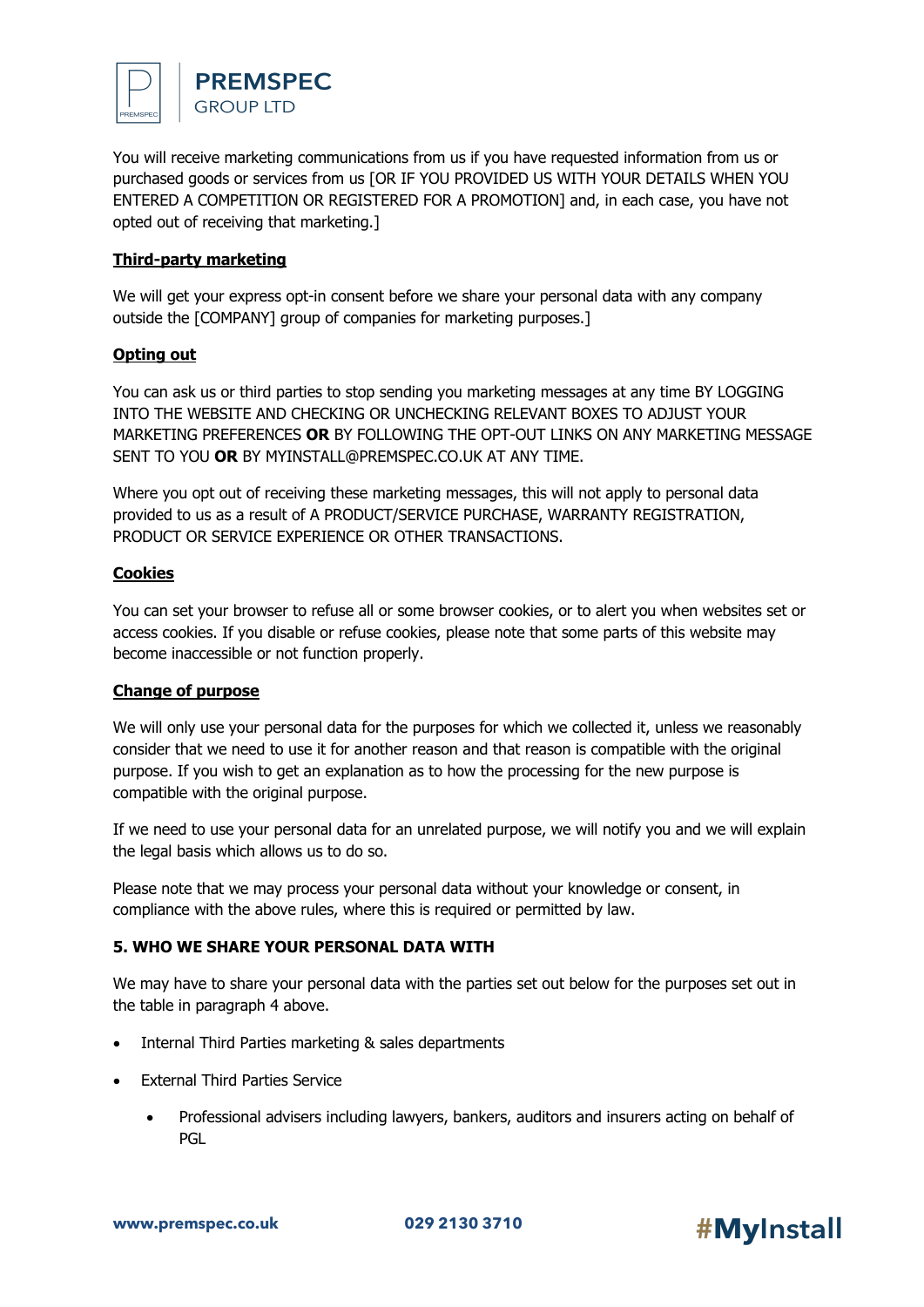

• Third parties to whom we may choose to sell, transfer, or merge parts of our business or our assets. Alternatively, we may seek to acquire other businesses or merge with them. If a change happens to our business, then the new owners may use your personal data in the same way as set out in this privacy notice.

We require all third parties to respect the security of your personal data and to treat it in accordance with the law. We do not allow our third-party service providers to use your personal data for their own purposes and only permit them to process your personal data for specified purposes and in accordance with our instructions.

### **6. INTERNATIONAL TRANSFERS**

WE DO NOT TRANSFER YOUR PERSONAL DATA OUTSIDE THE EUROPEAN ECONOMIC AREA (**EEA**).

## **7. DATA SECURITY**

We have put in place appropriate security measures to prevent your personal data from being accidentally lost, used or accessed in an unauthorised way, altered or disclosed. In addition, we limit access to your personal data to those employees, agents, contractors and other third parties who have a business need to know. They will only process your personal data on our instructions and they are subject to a duty of confidentiality.

We have put in place procedures to deal with any suspected personal data breach and will notify you and any applicable regulator of a breach where we are legally required to do so.

#### **8. DATA RETENTION**

We will only retain your personal data for as long as necessary to fulfil the purposes we collected it for, including for the purposes of satisfying any legal, accounting, or reporting requirements.

To determine the appropriate retention period for personal data, we consider the amount, nature, and sensitivity of the personal data, the potential risk of harm from unauthorised use or disclosure of your personal data, the purposes for which we process your personal data and whether we can achieve those purposes through other means, and the applicable legal requirements.

#### **9. YOUR LEGAL RIGHTS**

Unless subject to an exemption under the data protection laws, you have the following rights with respect to your personal data:

- The right to request a copy of the personal data which we hold about you;
- The right to request that we correct any personal data if it is found to be inaccurate or out of date;
- The right to request your personal data is erased where it is no longer necessary to retain such data;
- The right to withdraw your consent to the processing at any time, where consent was the lawful basis for processing your data;
- The right to request that we provide you with your personal data and where possible, to transmit that data directly to another data controller, (known as the right to data portability), where applicable 9i.e. where our processing is based on consent or is necessary for the performance of our contract with you or where we process your data by automated means);
- The right, where there is a dispute in relation to the accuracy or processing of your personal data, to request a restriction is placed on further processing;

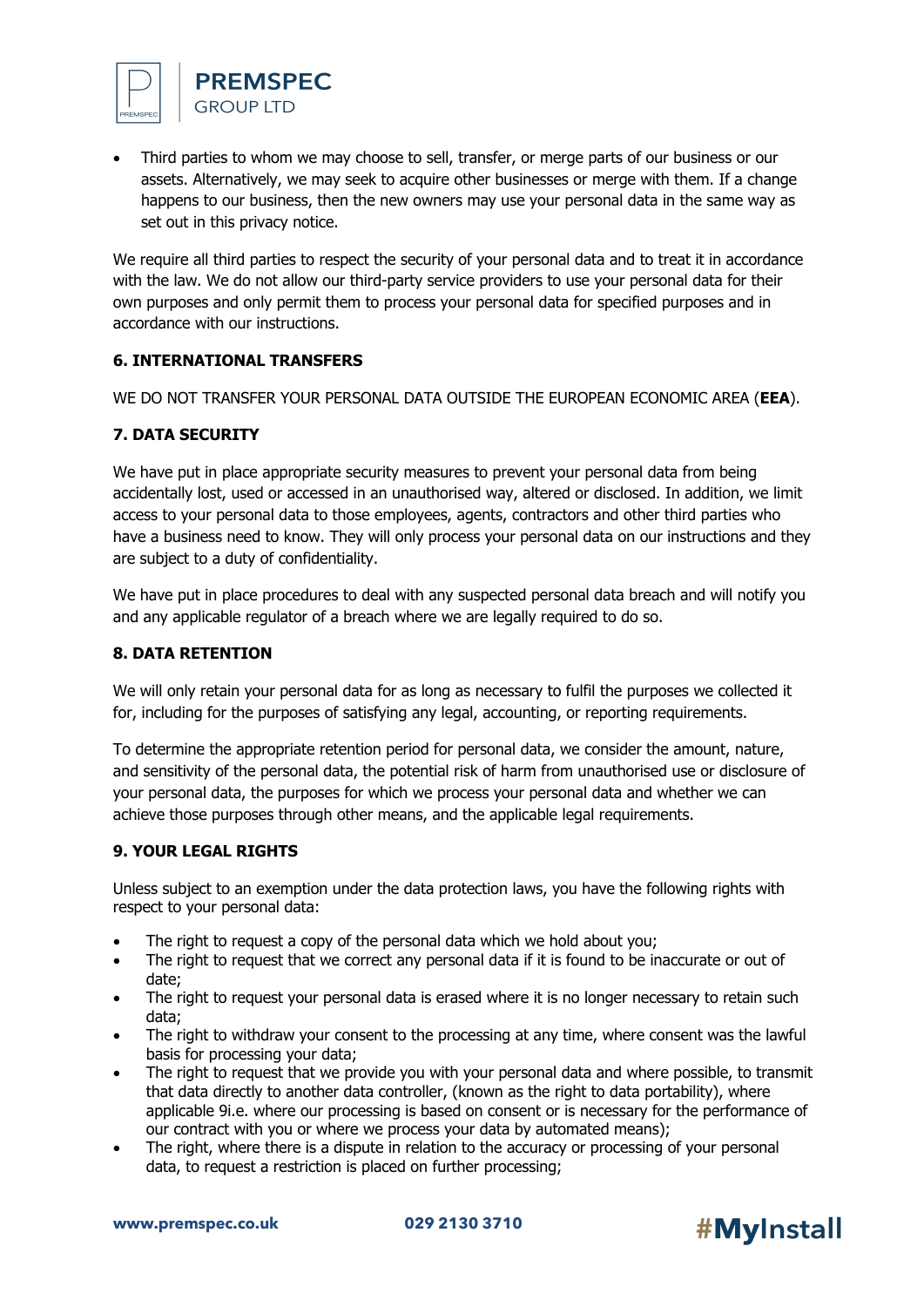

The right to object to our processing of personal data, where applicable i.e. where processing is based on our legitimate interests (or in performance of a task in the public interest/exercise of official authority); direct marketing or processing for the purposes of scientific/historical research and statistics).

If you wish to exercise any of the rights set out above, please Junii Whyte: 02921 303 710

### **No fee required – with some exceptions**

You will not have to pay a fee to access your personal data (or to exercise any of the other rights). However, we may charge a reasonable admin fee if your request is clearly unfounded, repetitive or excessive. Alternatively, we may refuse to comply with your request in these circumstances.

#### **What we may need from you**

We may need to request specific information from you to help us confirm your identity and ensure your right to access your personal data (or to exercise any of your other rights). This is a security measure to ensure that personal data is not disclosed to any person who has no right to receive it. We may also contact you to ask you for further information in relation to your request to speed up our response.

### **Time limit to respond**

We try to respond to all legitimate requests within one month. Occasionally it may take us longer than a month if your request is particularly complex or you have made a number of requests. In this case, we will notify you and keep you updated.

### **10. CHANGES TO THIS NOTICE AND YOUR DUTY TO INFORM US OF CHANGES**

THIS VERSION WAS LAST UPDATED ON 21/09/2020.

Please keep us informed if your personal data changes during your relationship with us. It is important that the personal data we hold about you is accurate and current.

### **11. QUERIES, REQUESTS OR CONCERNS**

To exercise all relevant rights, queries or complaints in relation to this policy or any other data protection matter between you and us, please in the first instance contact our DATA PROTECTION OFFICER on 029 2130 3710.

If this does not resolve your complaint to your satisfaction, you have the right to lodge a complaint with the Information Commissioners Office on 03031231113 or via email https://ico.org.uk/global/contact-us/email/ or at the Information Commissioner's Office, Wycliffe House, Water Lane, Wilmslow, Cheshire, SK9 5AF, England, UK.

Markel Law owns the copyright in this document. You must not use this document in any way that infringes the intellectual property rights in it. You may download and print this document which you may then use, copy or reproduce for your own internal non-profit making purposes. However, under no circumstances are you permitted to use, copy or reproduce this document with a view to profit or gain. In addition, you must not sell or distribute this document to third parties who are not members of your organisation, whether for monetary payment or otherwise.

This document is intended to serve as general guidance only and does not constitute legal advice. The application and impact of laws can vary widely based on the specific facts involved. This document